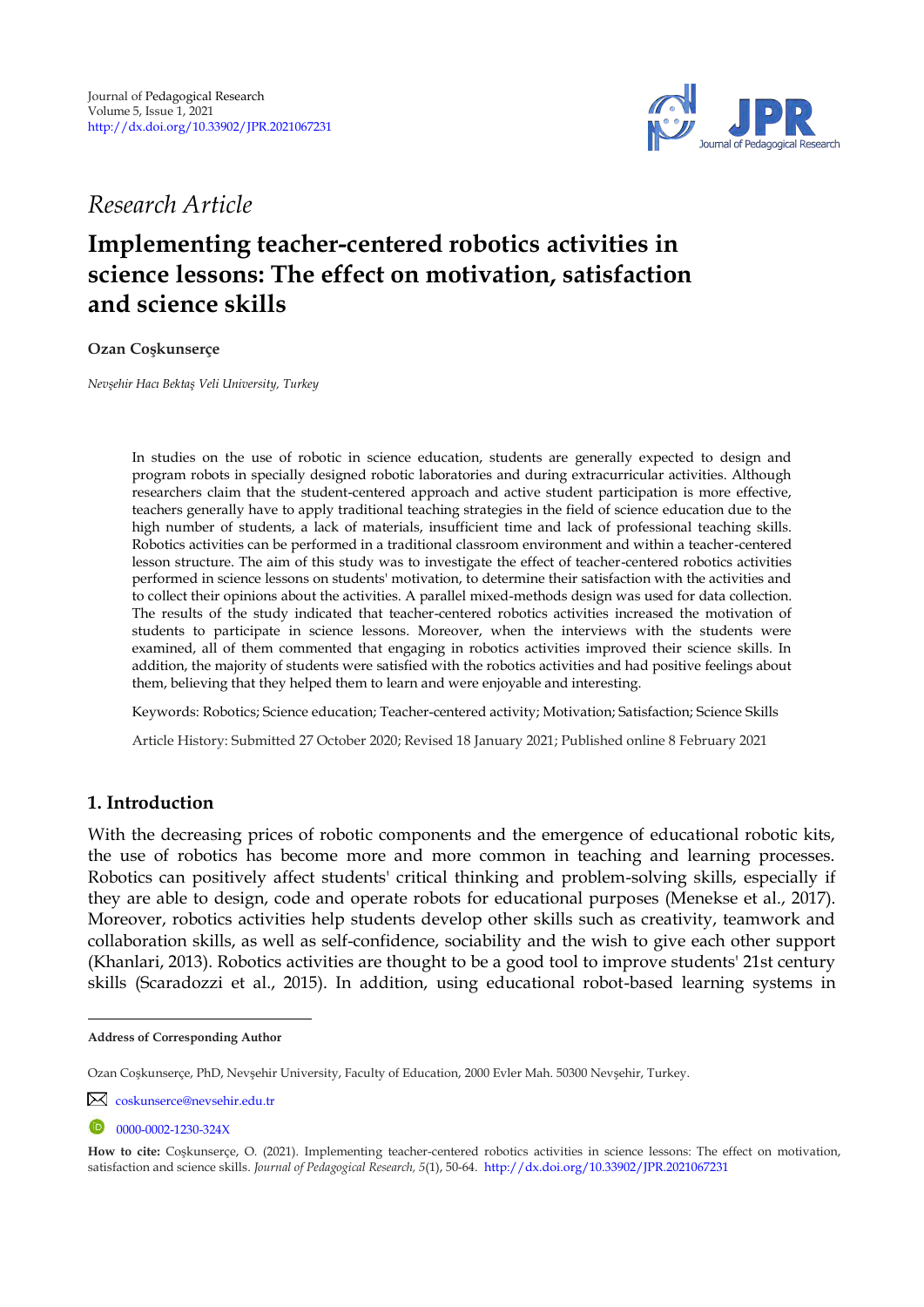classrooms offers a significant advantage for students, by improving their motivation and overall interest in learning (Chin, Hong & Chen, 2014). Being motivated increases the likelihood that they will engage in activities that will help them learn and achieve better results (Schmidt, 2007). Thus, it can be said that robotics activities in lessons positively affect the learning and performance of students.

Robotics activities in the field of science education are generally in the form of extracurricular activities and robotic camps. Moreover, these activities are usually carried out in robotics laboratories where students are expected to construct robots by combining robotics components (Alimisis, 2012). Despite the many advantages provided by the use of robotics activities in science education, there have not been enough studies on integrating robotics activities directly into science lessons (Datteri et al., 2013). Moreover, much of the current literature on effect of robotics activities on students' motivation in science lessons has placed particular emphasis on studentcentered (SC) activities. However, especially in teaching basic scientific concepts, the traditional, expository, teacher-centered (TC) approach is still widely applied (Gerstner & Bogner, 2010; Randler & Hulde, 2007). In the traditional method, the content is delivered verbally by the teacher and the student is the passive recipient of the information (Zarotiadou & Tsaparlis, 2000). According to a large number of studies, active and SC instructional methods are superior to TC methods in terms of students' understanding of concepts (Ajewole, 1991; Cohen, 1992; Hockings, 2009), and many researchers claim that the transition from TC teaching approaches to SC teaching approaches is necessary (Prosser et al., 1994). Nevertheless, teachers still have to apply traditional teaching strategies in the field of science education due to the high numbers of students in classrooms, lack of materials and time, and inadequate teaching skills. Moreover, the SC and TC approaches do not contradict each other; they can even improve the quality of teaching when combined properly (Elen et al., 2007).

Robot-supported educational activities, in which students are asked to explain the actions of robots that have been previously programmed by teachers, are often a feature of science classes. In this research, we wanted to further explore the potential of TC robotics activities in science lessons. Such robotics activities, in which students take part as observers and commentators, give students the opportunity to improve their scientific research skills and to engage in metacognitive reflection on fundamental issues concerning scientific research methodologies, including the concepts of explanation, hypothesis and experiment (Datteri et al., 2013). With robotics activities, it is possible to make TC lessons more interesting for students and to enable students to participate more intensely in their learning. While it is almost impossible to implement SC robotics activities in most school settings, TC robotics activities have many advantages and can be easily applied. First, unlike SC activities, TC activities can be carried out in classrooms and there is no need for a specially designed robotics lab. Second, one robot set is sufficient for TC activities, while a large number of sets and a large investment are required for SC activities. Third, SC robotics activities require a lot of time and it is often not possible to allocate this time due to the intensive science curriculum. In addition, in order to perform SC activities, students need to be trained in the programming of robot sets, which is not included in the science curriculum. However, in TC activities, students do not need to code robots, and a short period of training is sufficient for the teacher. Excluding programming from robotics activities means that more focus can be placed on the required learning outcomes of the science course. As a result, it is possible to perform TC robotics activities in a standard school environment, which saves both time and money, and is more effective in achieving educational goals.

In the expository teaching strategy, it is expected that the teacher will give oral examples and then provide students the opportunity to practice what they have just learned. Robotics activities can be used as effective materials for this activity in the course of science lessons. However, there is a relatively small body of literature concerned with the effect of TC robotics activities on students' motivation and satisfaction with regard to science lessons and science skills. It is hoped that the current research will contribute to a deeper understanding of robotics activities in science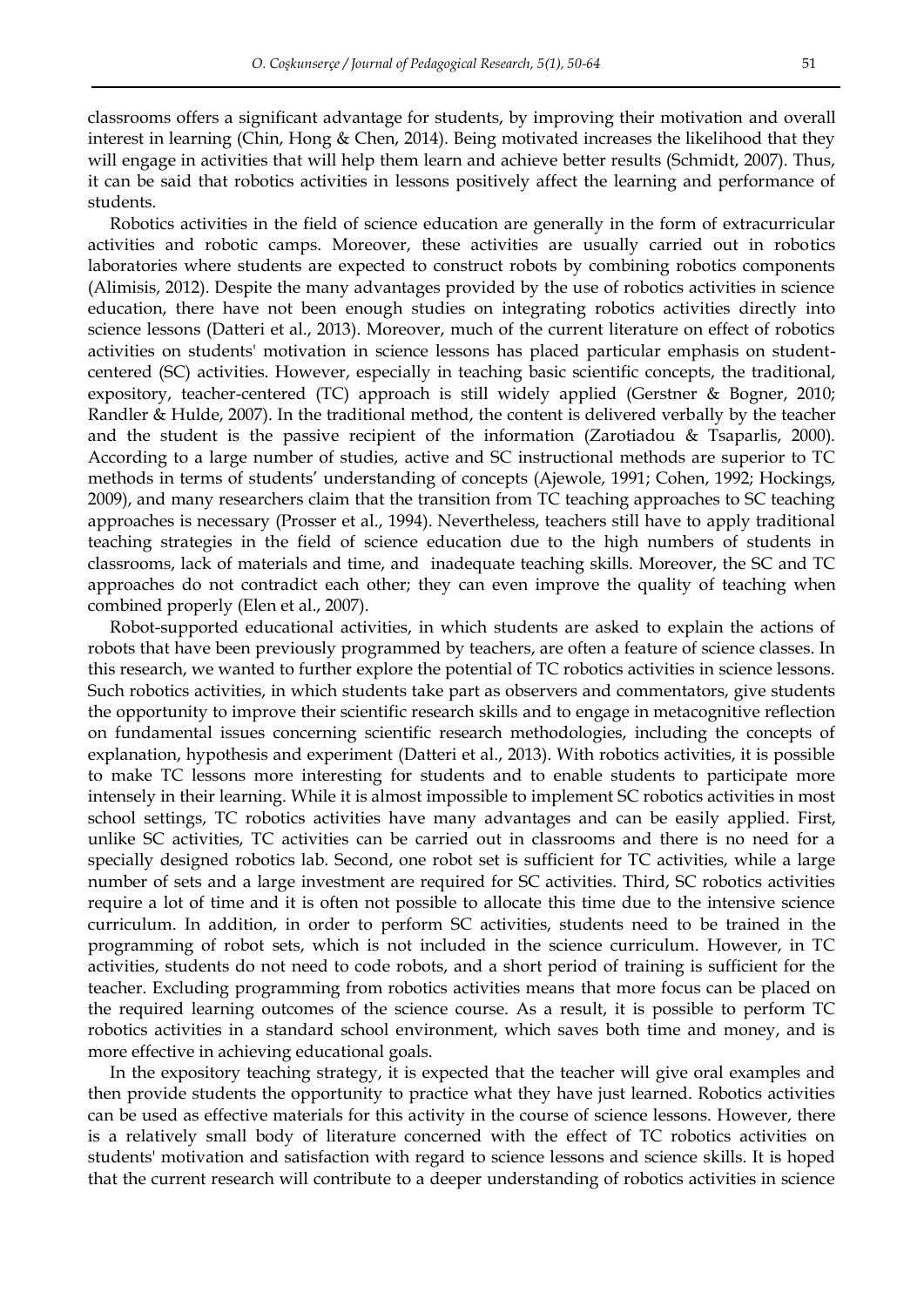lessons. The main aim of this study was thus to investigate the effect of TC robotics activities in science lessons on students' motivation with regard to science lessons, to determine their satisfaction with the activities and to collect their opinions about them.

For this purpose, the following research questions were investigated:

1. Do secondary school students who participate in TC robotics activities in science lessons show a higher level of motivation regarding science lessons than students who do not?

- 2. Are the students participating in TC robotics activities satisfied with these activities?
- 3. How do these students perceive these activities?

## **1.1. Theoretical Framework**

Robotics activities are used in many different educational settings due to their positive effects. For example, many research studies have investigated the effectiveness of educational robots in school settings (Araújo et al., 2013; Chootongchai et al., 2019; Yıldız, 2020), vocational schools (Alimisis, 2012), early childhood Montessori classrooms (Elkin et al., 2014), STEM classrooms (Kim et al., 2015), extracurricular activities (Julià & Antolí, 2016; Sakata Junior & Olguin, 2011), robotic camps (Somyürek, 2015; Ucgul & Cagiltay, 2014) and in project-based learning activities (Kandlhofer & Steinbauer, 2016) in various lessons. The various methodologies used when deploying robots in education have included discovery learning, collaborative learning, project-based learning, competition-based learning and compulsory learning with using robots in compulsory part of education (Altin & Pedaste, 2013). There are also studies on robotics activities based on blended learning (Jara et al., 2011), experimental learning (Kurkovsky, 2014) and meta-cognitive learning theories (Ishii et al., 2007). All these methodologies are based on a constructivist approach and they require students to actively participate in robotics activities. In order to ensure the active participation of students in robotics activities in school settings, a sufficient number of expensive robotic materials need to be provided (Botelho et al., 2012; Saleiro et al., 2013), the number of students should be low (Goldman et al., 2004) and there should be enough time to devote to them (Lathifah et al., 2019). It is therefore not easy to perform robotics activities in most standard classroom environments.

Nevertheless, the use of robot components in science lessons has emerged as an innovative and effective learning tool in educational processes. Robotics applications in education are mostly used in the STEM field and science lessons (Yolcu & Demirer, 2017). Teachers who want to include activities using robots in their lessons must first have the ability to program and control the components of educational robots. In science lessons, in particular, robotics activities can enrich the content and make it more interesting for students. Units in the science curriculum such as "Force and Motion", "Light and Sound", "Electricity in Our Life", "Matter and Heat" are very suitable for the application of robotics (Koç & Böyük, 2013). Robotics technologies are seen as a suitable tool for science education because they motivate students to participate in the lesson and facilitate the implementation of active learning strategies (Khanlari & Mansourkiaie, 2015). Robotics can be pedagogical applied as a tool for science education using different teaching approaches, such as inquiry learning, problem-solving (Altin & Pedaste, 2013) and project-based learning (Karahoca et al., 2011).

A motivated learner will perform better than a learner without motivation. In this respect, motivation is an important component of instruction. Recently, researchers have shown an increased interest in the effect of robotics activities on students' motivation in science lessons. Bolat (2007) defines students' motivation regarding science learning as a desire to learn about science. Being motivated to learn about and understand science is believed to be a vital part of developing and supporting a lifelong interest in science and developing students' scientific literacy (Caballero-Garcia & Grau-Fernandez, 2019). Students who are motivated to learn science display a high degree of engagement in their tasks and demonstrate interest, curiosity, and enjoyment in science classrooms (Lee & Brophy, 1996). Consequently, the main concern of this research was the effect of robotics activities on students' motivation in science lessons. To this end, a Robotics Satisfaction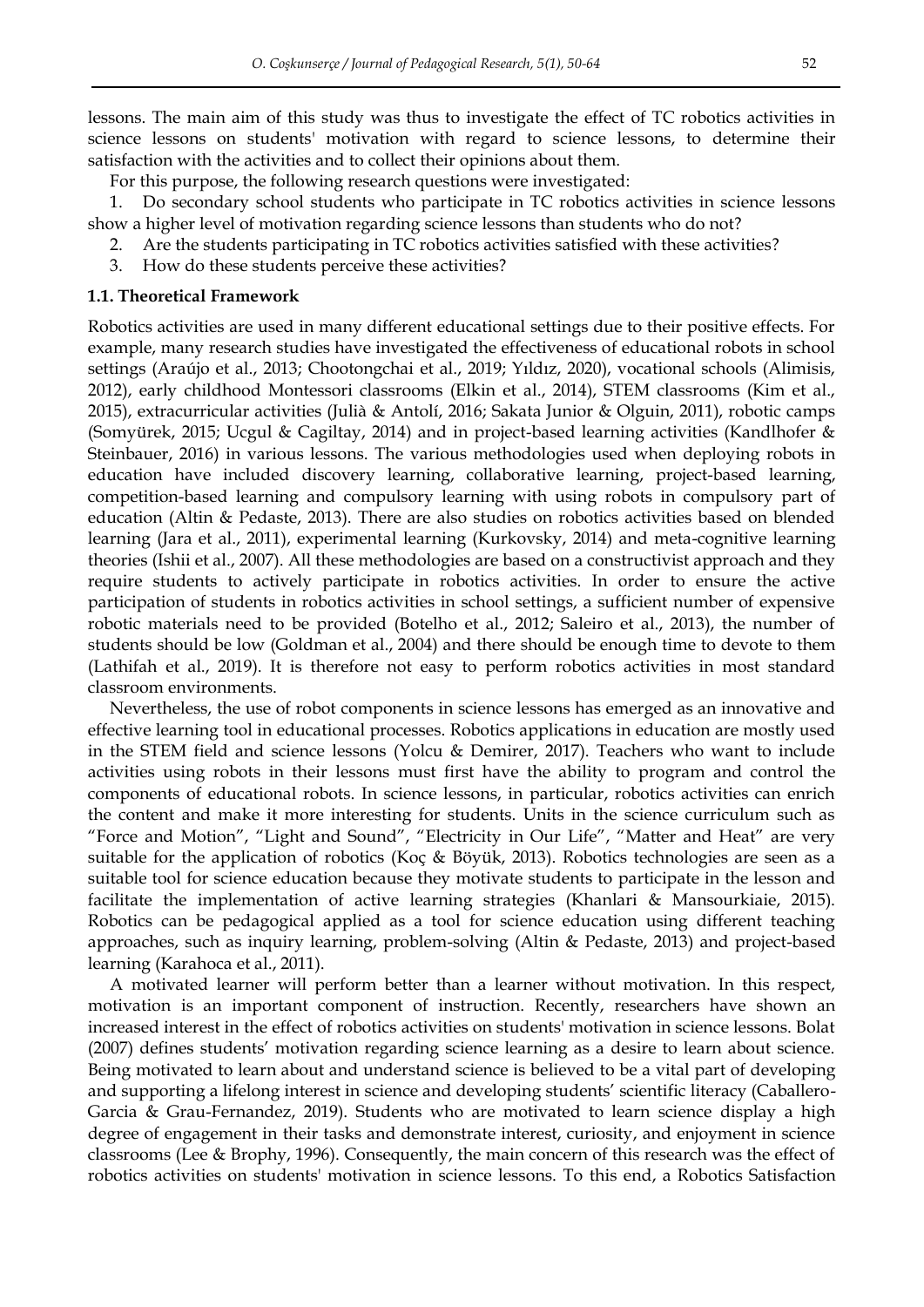Survey and the students' comments were used, in conjunction with interviews, in order to collect in-depth data. According to Keller's ARCS model theory, motivated learning requires four conditions: attention, relevance, confidence, and satisfaction (Keller, 1983). Satisfaction is related to students' positive feelings towards learning activities, and it directly affects motivation. Hence, the students' satisfaction with robotics activities was also included among the topics examined within the scope of the research.

## **2. Method**

## **2.1. Research Design**

In the research, a parallel mixed-methods design was used for data collection. A mixed-methods design can be defined as a combination of qualitative and quantitative methods, approaches and concepts in one study or consecutive studies (Creswell, 2003). Combining two or more research methods with different strengths and weaknesses in one study reduces the likelihood that the researcher will make mistakes (Johnson & Christensen, 2019). In parallel design, qualitative and quantitative data of equal importance are simultaneously collected, combined and used together to answer the research question (Ozden & Durdu, 2016). In the current study, qualitative and quantitative data were collected together and then analyzed in a holistic manner. While the attempt was made to answer some of the research questions based solely on qualitative data, qualitative and quantitative data were mostly used together in this process.

## **2.2. Participants**

The participants of this study were 45 sixth-grade students at a secondary school in a small town in Turkey. The study was carried out with a single teacher in order to ensure internal validity. The study group consists of all sixth grade students the teacher attends so the sample size is relatively small. The primary purpose of the research is not to generalize but to better understand relationships that may exist. Therefore, the use of convenience sampling technique has been found appropriate. All the students were 12 years old and they had no past experience with educational robotics sets. Students were in three classes and there are 15 students in each class. Robotic activities were carried out in two of the classes, but not in one. Consequently, 30 of the 45 students were in the experimental group (EG) and 15 were in the control group (CG). Half of the 30 students participating in the activities were girls and half were boys. While TC robotics activities were conducted in the science lessons of the EG students, robotics activities were not included in the lessons of the CG students.

### **2.3. Robotics Activities**

In the scope of the study, robotics activities were carried out using the Mbot robot set and Mblock block-based programming environment in sixth-grade science lessons at a secondary school. Mbot is an educational robot kit for beginners that make robotic activities easy and fun. The kit was prepared in a way to enable students to increase their mechanical skills, experience in control and computer systems and to understand the logic of robotic systems from an early age (Numanoğlu & Keser, 2017). Mblock is programming software that makes robot programming fairly simple. It was developed by Makeblok Company, which also produced Mbot. Mbot is an educational robot kit for beginners that make robotic activities easy and fun. The kit was prepared in a way to enable students to increase their mechanical skills, experience in control and computer systems and to understand the logic of robotic systems from an early age (Numanoğlu & Keser, 2017). Mblock is a programming software that makes robot programming fairly simple. It was developed by Makeblok company, which also produced Mbot. Mblock is a block based programming environment and developed based on MIT's Scratch programming software. Mblock can control Mbot and also be used in programming other Arduino-based robots and boards. Before the robotics activities, the teacher was given a one week of training on the use of Mbot and Mblock. Even a teacher who has no prior knowledge of robot programming can implement these activities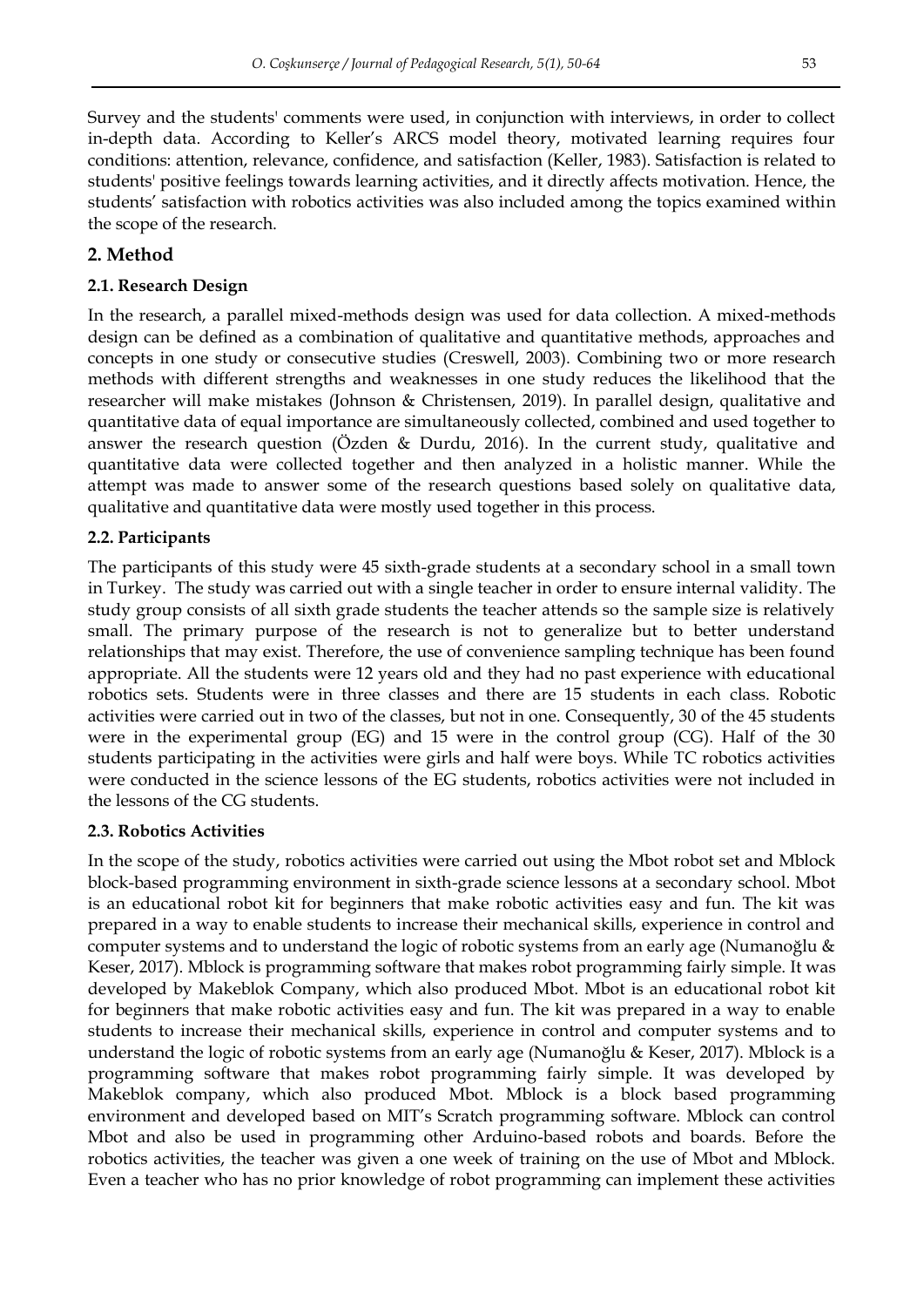after a short training course. In this study, the robotics activities replaced classic experiments in the science lesson curriculum. The robotics activities carried out within the scope of the research are given in Table 1.

Table 1

| Robotic Activities Performed in Science Lessons within the Scope of the Study |  |  |  |
|-------------------------------------------------------------------------------|--|--|--|
|                                                                               |  |  |  |

| Activity                             | Description                                                                                                                                                                                                                                                                                                                                                                                                                                                |
|--------------------------------------|------------------------------------------------------------------------------------------------------------------------------------------------------------------------------------------------------------------------------------------------------------------------------------------------------------------------------------------------------------------------------------------------------------------------------------------------------------|
| Measuring the amount of<br>light     | In this activity, the light-measuring sensor of the Mbot robot set is<br>used. The light sensor creates a value between 0 and 1023 according<br>to the light in the environment. This value is instantly displayed on<br>the interactive board. It is explained that we see the objects as dark<br>or light according to the amount of light in the environment.                                                                                           |
| Measuring the distance of<br>objects | The ultrasonic sensor transmits sound waves and can measure the<br>distance of objects by measuring how long it takes for the waves to<br>return from an obstacle. The ultrasonic sensor can detect obstacles<br>at a distance of between 3 cm and 400 cm. This value is instantly<br>displayed on the interactive board. The speed of sound waves per<br>second is explained to students in this way. Images from this<br>activity are shown in Figure 1. |
| Avoiding obstacles                   | In this activity, the ultrasonic sensor of the Mbot robot set is used.<br>When the Mbot encounters an obstacle, it turns right and avoids it.<br>The topic of the reflection of sound is explained with this example.                                                                                                                                                                                                                                      |
| Tracking objects                     | An object is placed in front of the Mbot. The Mbot retreats when it<br>is closer than 10cm away, stops if it is between 10 and 20 cm away,<br>and it continues to go straight on if it is more than 20 cm away.<br>With this activity, examples of the reflection of sound and the use of<br>the ultrasonic sensor in daily life are discussed with the students.                                                                                          |

The expository teaching strategy was applied in the lessons where the robotics activities were carried out. The activities were thus TC activities, and no students were involved in the developing them. The tasks performed by teachers in the preparing of the activities were:

- a) The teacher determined the learning outcome in the science curriculum that could be explained by robotics activities.
- b) The teacher designed the necessary codes for the activity in the Mblock block-based programming environment.
- c) The teacher ran the codes with the Mbot educational robot kit. This made any necessary corrections to the codes and provided the final form.

Conceptual organizers were presented at the beginning of the lesson about the learning outcomes related to the robotics activity. The main purpose of the conceptual organizers was to form the basis for understanding the new information that was being taught. In this manner, a general framework was provided for the information to be presented in the course, and a structure was created in which specific details relating to the topic could be placed. The basic concepts related to the topics were then explained by the teacher. Finally, robotics activities were carried out to concretely demonstrate the effects of the basic concepts. The robot set executed the commands previously prepared in Mblock software, and thus fulfilled a number of specified tasks. The teacher explained the logic of the robotic component used in these tasks. For example, it was explained that an ultrasonic sensor measures the distance of objects by the reflection of sound waves. The teacher explained the connection between the logic of the robotic component and the science topic learned in that lesson. Later, some of the students were allowed to interact with the Mbot robot set and its task. Finally, the question-answer method was used to ensure the students understood and had integrated the robotics activity and the concepts explained at the beginning of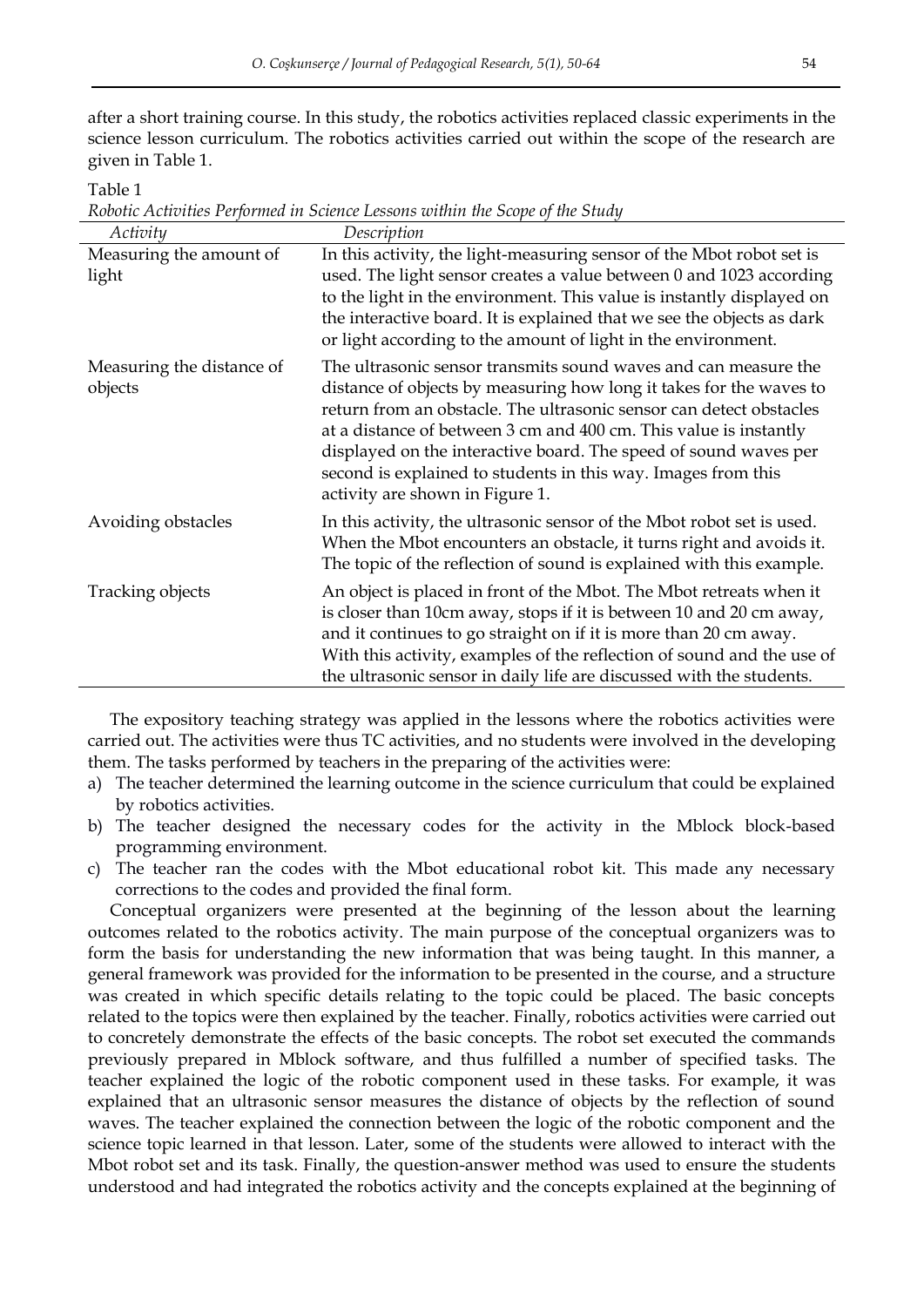the lesson. Students were also asked to re-interpret the actions of the robotic set and explain their scientific reasons. The advantages of TC robotics activities performed in the classroom over SC robotics activities performed in the laboratory environment can be listed as follows:

- a) There is no need to establish a separate robotics laboratory for robotics activities. Most schools do not have such a facility anyway.
- b) Only one robot set is sufficient for TC robotics activities.
- c) SC robotics activities require a lot of time. The science curriculum is usually very intensive and time-sensitive and thus not suitable for SC activities. TC activities can be carried out in the same time as any other science experiment.

## **2.4. Data Collection**

The Science and Technology Course Motivation (STCM) Scale was applied to the CG and EG before and after the robotics activities. The original scale was developed by Tuan, Chin and Shief (2005). The adaptation of the scale to Turkish was carried out by Başdaş (2007). The STCM Scale consists of 35 items in a five‐point Likert‐type scale. Items on the scales are scored as 1=strongly disagree, 2=disagree, 3=no opinion, 4=agree and 5=strongly agree. The STCM scale has six motivating factors. These are: self- efficacy, active learning strategies, science learning value, performance goal, achievement goal and learning environment stimulation. The "Robotic Satisfaction Test" (RST) used to measure the students' satisfaction with robotics activities was prepared by Koç (2012) using the tests developed by Silva (2008) and Gibbon (2007). The RST consists of six questions and the questions are Likert-type or closed-ended. The Reliability coefficients of the STCM Scale were computed using Cronbach's alpha. The Cronbach's alpha was 0.80 for pretest and 0.82 for posttest. In the analysis of the RST, only descriptive statistics (frequency and percentage) were used. The reliability coefficient of the test was determined as  $\alpha$  = 0.80.

The qualitative data of the research were collected through semi-structured interviews with 16 students who participated in the activities. The interview form consisted of nine questions. It was created within the framework of the research questions and the opinions of three experts were obtained during the development process. After the interview form was prepared, the opinions of three experts in the field and one language expert were obtained to determine the content validity of the questionnaire, and the survey was finalized in line with the experts' suggestions.

### **2.5. Data Analysis**

SPSS 21 software was used in the analysis of quantitative data. In order to determine the statistical method to be applied to the scale, normality assumption was checked. Büyüköztürk (2008) states that if the arithmetic mean, median and mode are close to each other in the distribution of scores, and the skewness – kurtosis values are between -1 and +1, the scores can be said to show a normal distribution and parametric tests can be used. As a result of the analysis, it was determined that the skewness – kurtosis values were within the specified limits and normality was tested with the Shapiro-Wilks test. As a result of the normality tests, it was observed that the data collected from the scale showed normal distribution and parametric statistical methods were used in the analysis of the data. Additionally, the assumption of homogeneity of variances was tested and satisfied via Levene's F test.

Gain score analysis was used to determine whether the difference between the scores obtained from the STCM Scale for the EG and CG students was significant. The level of significance (pvalue) was considered statistically significant when the value of  $p$ < .05.

Qualitative content analysis method was used in the analysis of the interview data. First, the audio recordings of the semi-structured interviews with the students were transcribed. Then, content analysis was carried out by both the researcher and an expert. Their interpretations were compared. The reliability of the study was tested after this comparison. The reliability was calculated via Miles and Huberman's (1994) formula [reliability=consensus/(consensus+disagreement)] and 92% agreement was obtained.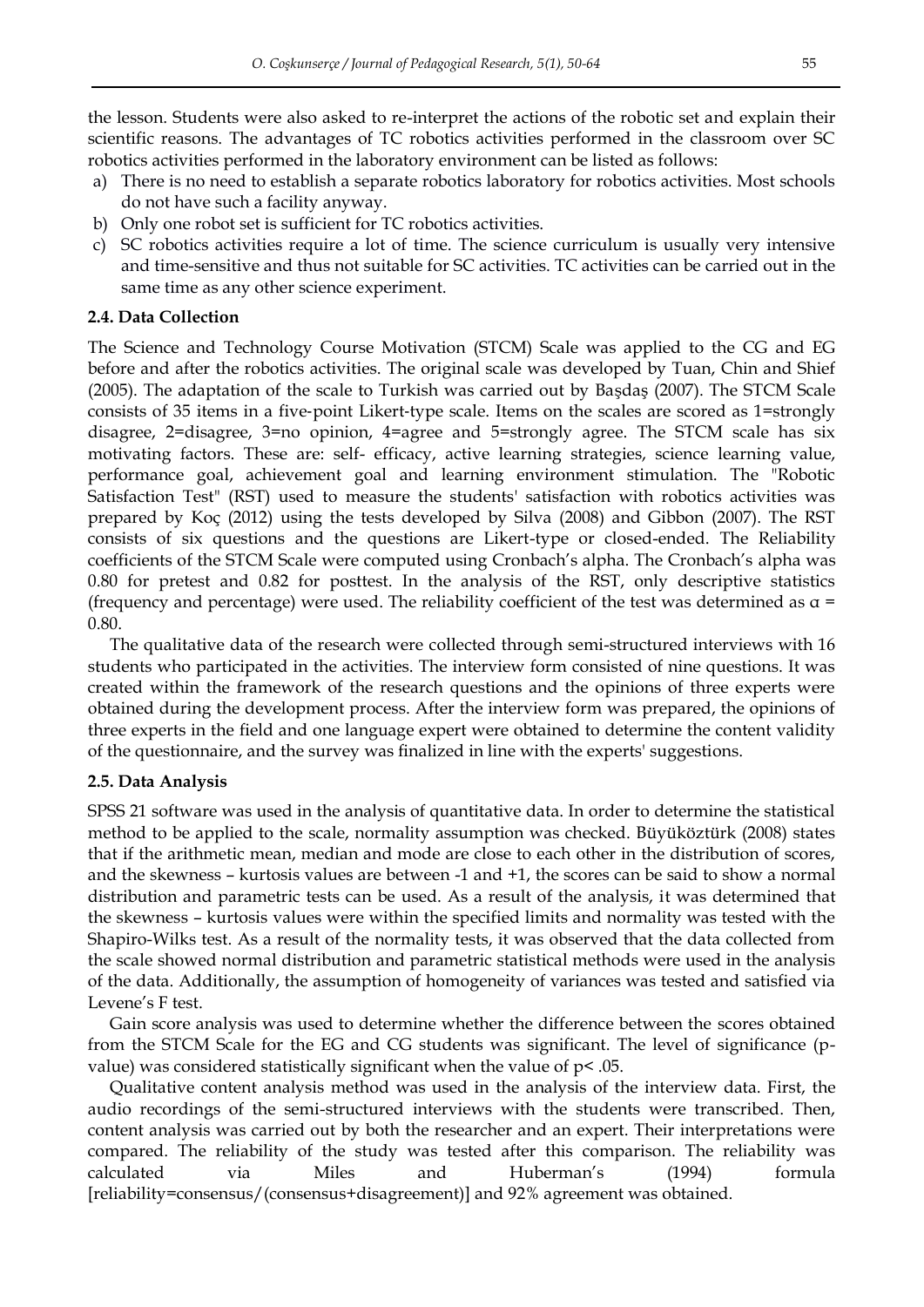## **3. Results**

## **3.1. Motivation for Science Lessons**

Independent and paired sample t-tests, gain score analysis and one-way ANOVA tests were performed in order to show the effect of robotics activities on students' motivation for science lessons.

### Table 2

| t-test Results for STCM Scale Pretest and Posttest Scores of Control and Experimental Groups |  |
|----------------------------------------------------------------------------------------------|--|
|----------------------------------------------------------------------------------------------|--|

|          |    | Control |     |                |    |     |     |    | Experimental |     |      |     |     |
|----------|----|---------|-----|----------------|----|-----|-----|----|--------------|-----|------|-----|-----|
|          |    | Mean    |     |                |    | Sig |     | N  | Mean         |     |      |     | и   |
| Pretest  |    | 3.78    | .26 | Q <sub>7</sub> | 14 | .35 |     | 30 | 3.76         | .37 | רה ה | .03 | .44 |
| Posttest | 15 | 3.88    | .29 | $\cdot$ / /    |    |     | .36 |    | 3.95         | .48 | بصبط |     |     |

First, the average of the pretest and posttest scores obtained by the EG and CG students from the STCM and the standard deviations of the distributions were calculated. As can be seen from Table 2, the results of the paired-samples t-test indicated that the EG SCTM scale scores were significantly higher for the posttest ( $M = 3.95$ ,  $SD = .48$ ) than for the pretest ( $M = 3.76$ ,  $SD = .37$ ),  $t(14) = 2.23$ ,  $p < .05$ ,  $d = .44$ . The effect size for this analysis ( $d = .44$ ) was found to very close to Cohen's (1988) convention for a medium effect ( $d = .50$ ). On the contrary, no significant differences were found between the CG SCTM scores for the posttest ( $M = 3.88$ , SD = .29) and pretest ( $M =$ 3.78, SD = .26), *t*(29) = .97, *p*> .05, *d* = .36. These results indicate that the individuals in the EG had an increased motivation for science lessons after the robotics activities. There was no significant difference between these two groups in the pretests, *t*= .14, *p*> .05, *d*=.06.Additionally, the effect size was perhaps small because the motivation for science lesson scores of the two groups were very close to each other at the beginning of this study (CG: M=3.78, SD=.26; EG: M=3.76, SD=.37).

Gain score analysis was conducted to analyze the two groups' posttest scores. The EG did not significantly outperformed the CG in terms of overall motivation for science lessons after engaging in the TC robotics activities (CG:Mgain=.11, SD=.43; EG: Mgain=.19, SD=.47;*t*= -.57, *p*> .05, *d*= 0.18).

When the six subscales of the STCM scale were further investigated, it was found that the EG had significantly better posttest score than the CG in terms of learning environment stimulation (*F* =10.823, *p*<.05, *d*=1.05; see Table 3). On the other hand, one-way ANOVA analysis revealed that no significant difference was evident between the two groups in the pretest and posttest scores for the other five subscales. The "learning environment stimulation" subscale is defined as the learning environment surrounding students, such as the curriculum, class activities, teachers' teaching strategies, and pupil interaction that would influence students' motivation regarding science learning (Tuan, Chin, & Shief, 2005). This subscale explains the changes in motivation that occur due to the activities performed in science lessons, such as robotics activities. Therefore, the findings may imply that the TC robotics activities did not affect the overall motivation for science lessons, but that they did significantly increase the motivation for science lessons related to learning environment stimulation.

### **3.2. Satisfaction with TC Robotics Activities**

In order to determine how satisfied the students were with the robotics activities, data were collected using the RST and semi-structured interviews. The RST test consists of six questions and the first three questions of the test are as follows: "How satisfied were you about the robot applications developed for the scientific experiments?", "Would you be satisfied with the use of robots in other experimental activities?" and "How satisfied were you that using the robots in experimental activities facilitated data collection?" To these first three questions, the students answered that they are mostly "very satisfied" with  $80.65\%$  (N=25),  $80.65\%$  (N=25) and  $58\%$  $(N=18)$  respectively. With their answers to the fourth question, 80.65% (N=25) of the students recommended the use of robotic activities in other classes and lessons. In their answers to the fifth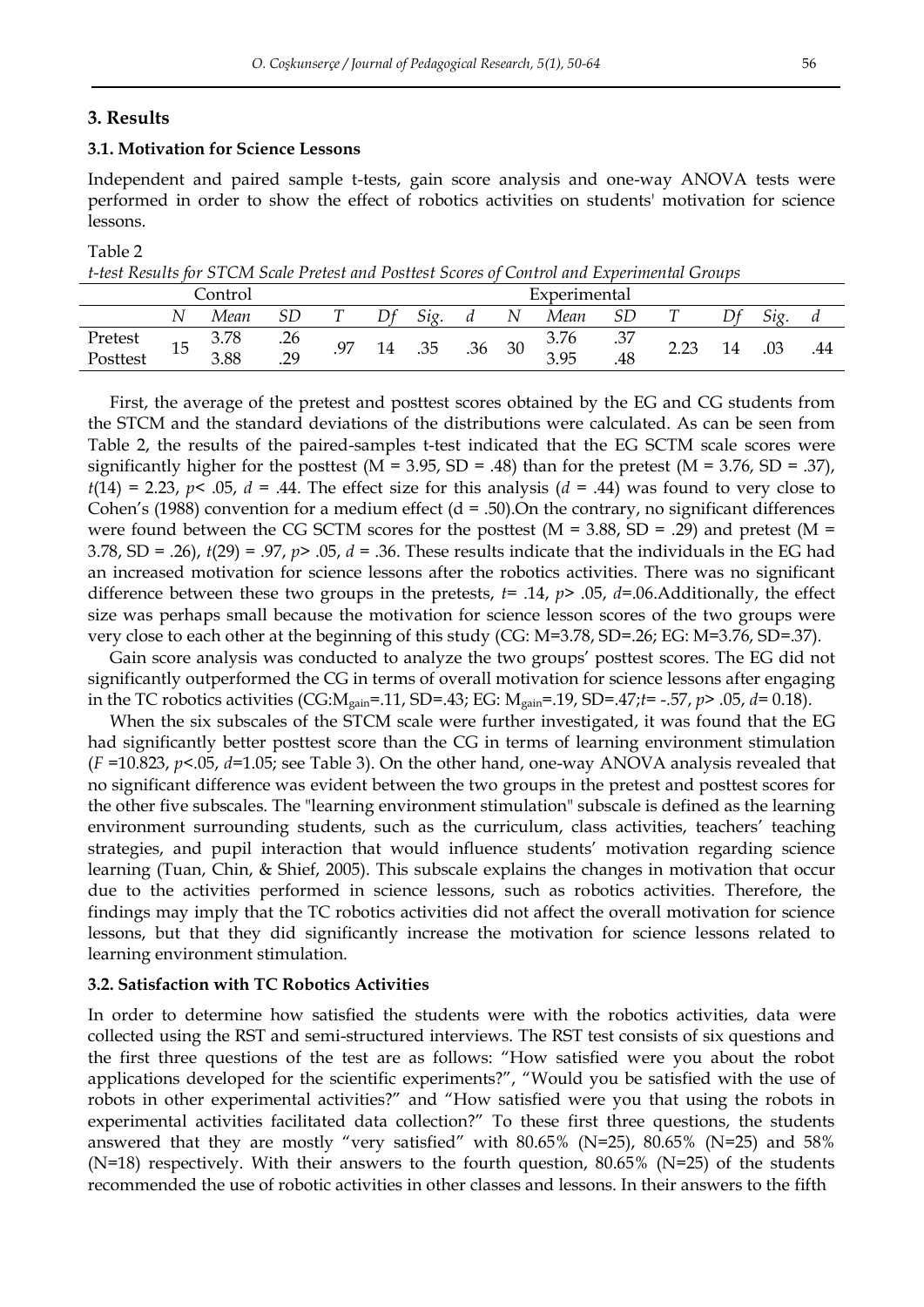|                 |          | One-way ANOVA Analysis Results of STCM Subscale Scores |            |                |         |  |
|-----------------|----------|--------------------------------------------------------|------------|----------------|---------|--|
| Subscales       | Test     | Group                                                  | Mean (SD)  | $\overline{F}$ | Sig.    |  |
| Self-efficacy   | Pretest  | Control                                                | 3.38(42)   |                |         |  |
|                 |          | Experimental                                           | 3.35(.92)  | .013           | .910    |  |
|                 | Posttest | Control                                                | 3.64(.53)  | .281           | .599    |  |
|                 |          | Experimental                                           | 3.48(0.12) |                |         |  |
| Active learning | Pretest  | Control                                                | 4.19(0.46) | .490           | .488    |  |
| strategies      |          | Experimental                                           | 4.33(0.71) |                |         |  |
|                 | Posttest | Control                                                | 4.43(.56)  | .000           | .983    |  |
|                 |          | Experimental                                           | 4.38(.67)  |                |         |  |
| Science         | Pretest  | Control                                                | 3.80(0.45) | 1.036          | .314    |  |
| learning value  |          | Experimental                                           | 3.94(41)   |                |         |  |
|                 | Posttest | Control                                                | 3.84(.28)  | 1.395          | .244    |  |
|                 |          | Experimental                                           | 3.99(0.44) |                |         |  |
| Performance     | Pretest  | Control                                                | 2.30(.84)  | 1.157          | .288    |  |
| goal            |          | Experimental                                           | 1.99(0.94) |                |         |  |
|                 | Posttest | Control                                                | 2.21(.97)  | .001           | .980    |  |
|                 |          | Experimental                                           | 2.21(1.05) |                |         |  |
| Achievement     | Pretest  | Control                                                | 4.74(.22)  | .537           | .468    |  |
| goal            |          | Experimental                                           | 4.64(.54)  |                |         |  |
|                 | Posttest | Control                                                | 4.81(.21)  | 1.203          | .279    |  |
|                 |          | Experimental                                           | 4.65(.57)  |                |         |  |
| Learning        | Pretest  | Control                                                | 3.83(.50)  | .109           | .742    |  |
| environment     |          | Experimental                                           | 3.77(0.61) |                |         |  |
| stimulation     | Posttest | Control                                                | 3.81(.52)  | 10.823         | $.002*$ |  |
|                 |          | Experimental                                           | 4.39(.58)  |                |         |  |

| ------                                                 |
|--------------------------------------------------------|
| One-way ANOVA Analysis Results of STCM Subscale Scores |

\* *p*< .05

Table 3

question, 70.97% (N=22) of the students stated that their interest in robotics increased as a result of the robotic activities. In the answers they gave to the last question,  $74.19\%$  (N=23) of the students stated that their interest in science lesson increased as a result of the robotic activities.

Furthermore, the students participating in the robotics activities were asked during the semistructured interviews about their levels of satisfaction.

Table 4 *Semi-Structured Interview Data on Students' Satisfaction with Robotics Activities* 

|                                                |    | $\frac{0}{0}$ |
|------------------------------------------------|----|---------------|
| Satisfied with the activities                  | 13 | 81.4          |
| They helped me learn                           |    | 31.3          |
| Enjoyable                                      |    | 18.8          |
| Increased students' contribution to the lesson |    | 12.5          |

According to Table 4, 81.3% of the students  $(N=13)$  who participated in the interviews stated that they were satisfied with the activities. In addition,  $31.3\%$  (N=5) of the students stated that the robotics activities helped them to learn,  $18.8\%$  (N=3) of the students thought that the activities were enjoyable, and 12.5% (N=2) of the students thought that the activities increased their contribution to the science lesson. For instance, interviewee #7 indicated that "It led me to better understand the lesson and sound." Moreover, interviewee #12 thinks that "It was both fun and good." Taken together, these results suggest that the students who participated in robotics activities had a high level of satisfaction with these activities.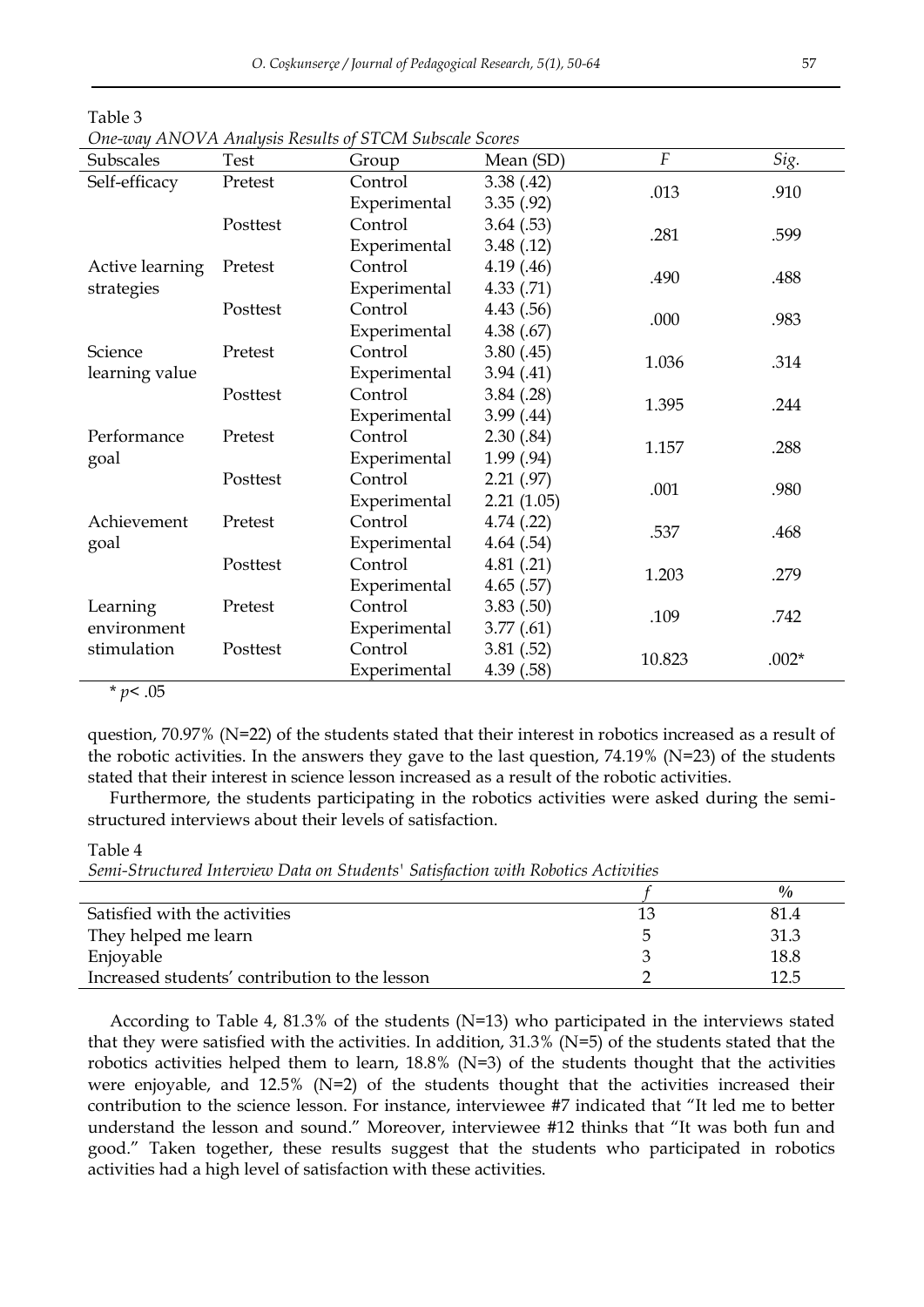#### **3.3. Students' Opinions about TC Robotics Activities**

Semi-structured interviews were conducted with 16 students in order to gather the students' opinions about TC robotics activities in science lessons. The data collected in the interviews are presented in this section. First, what students learned from robotics activities was revealed from their own perspective. The data obtained are summarized in Table 5.

Table 5 *Semi-Structured Interview Data on Topics That Students Learned*

|                                       | $\frac{0}{0}$ |
|---------------------------------------|---------------|
| Reflection of sound                   | 68.8          |
| Ultrasound                            | 6.3           |
| Robot tracking objects                | 6.3           |
| Helping disabled people               | 6.3           |
| New inventions can be made with sound | 6.3           |

As presentd in Table 5, 68.8% (N=11) of the students stated that they had learned about the reflection of sound at the end of their activities. In addition, one student commented on each of the topics of ultrasound, the robot tracking objects, and helping people with disabilities. Interviewee #7 stated that "Those sound waves crashed into it and returned. I learned this." One of the students (Interviewee #9) talked about disabled people as, "The robot helps disabled people."

On the other hand, students' opinions were taken about the effects of robotics activities on the impromevement of their science skills. 100% (N=16) of the students thought that the robotics activities had improved their science skills. As interviewee #2 described "Yes, I learned things about the reflection of the sound." Interviewee #5 explained, "Yes, for example, it made it easier for us to answer the questions you asked." Thus it could be concluded that students think that robotic activities improve their science skills.

Finally, students were asked about the most interesting topics they encountered during the implementation. The results are presented in Table 6.

#### Table 6.

*Semi-Structured Interview Data on Most Interesting Topics in Robotic Activities*

|                                     | $\frac{0}{0}$ |
|-------------------------------------|---------------|
| Robot can track objects             | 56.3          |
| The internal structure of the robot | 31.3          |
| Robot can avoid obstacles           | 25            |
| Measurement of distance with sound  |               |

According to the interview results, 56.3% (N=9) of the students stated that the most interesting topic in the robotics activities was that the robot followed objects. According to interviewee #2, "The most interesting thing was that when we moved our feet, the robot came. It was very different, so I was interested." As interviewee #3 commented, "The thing I was most interested in was how sound measures distance."

### **4. Discussion**

The first research question in this study sought to determine effect of TC robotics activities on students' motivation for science lessons. The results of this study show that there was a significant increase in motivation for science lessons after the robotics activities. Moreover, students who participated in the robotics activities scored significantly higher in motivation for science lessons than students who did not. Although overall motivation for science lessons did not significantly differ between two groups, the EG's score for the learning environment stimulation factor of the STCM scale was significantly higher than that of the control group and this factor mostly explains the changes that occur due to class activities such as robotics activities. This result explains that the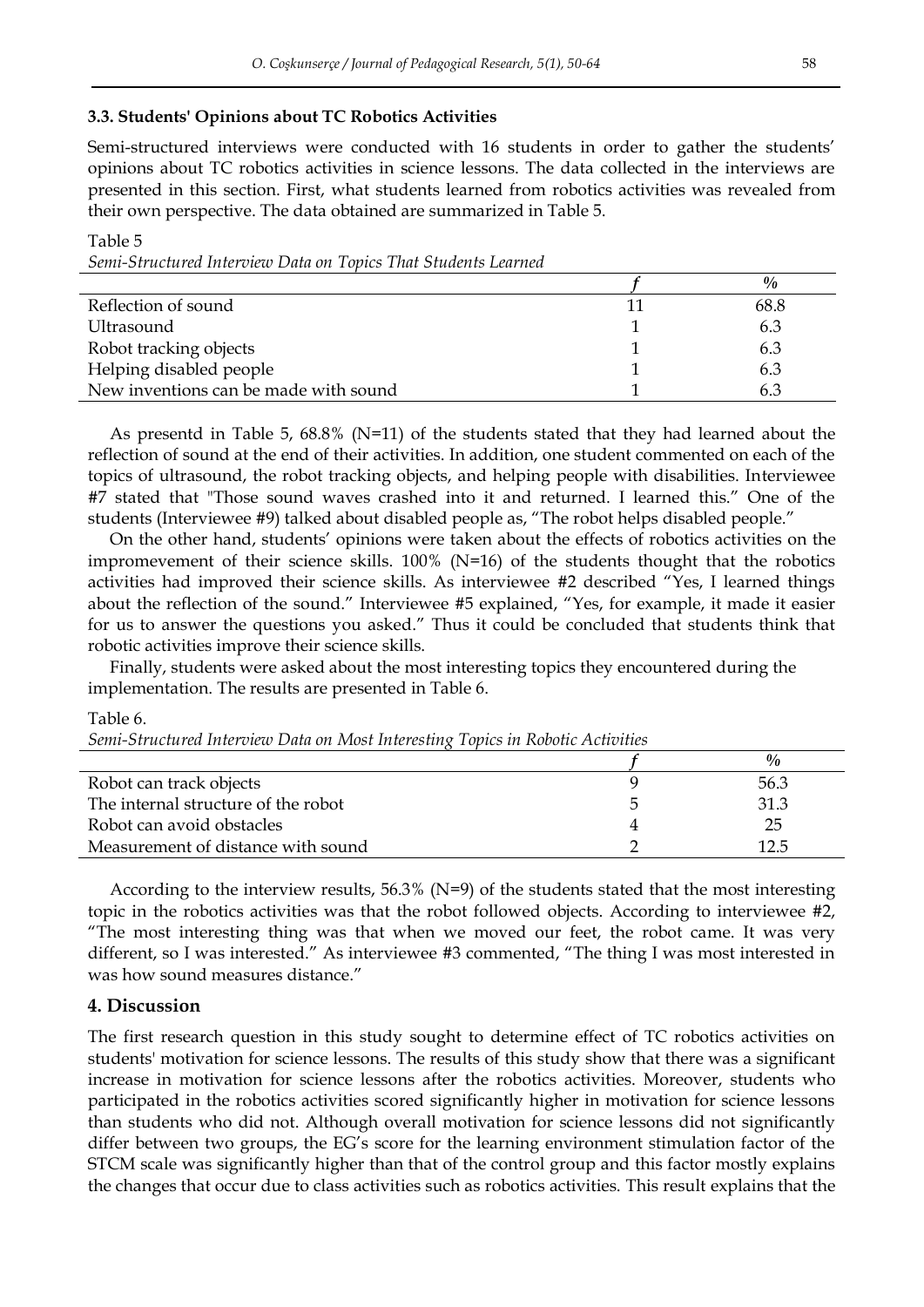source of the increase in motivation for science lessons in the students was the robotics activities. The findings of the current study support the previous research. Although very little was found in the literature on the use of robotics activities in TC science lessons (Datteri et al., 2013), there are several reports on the motivational effects of robotics activities in various learning environments. A strong relationship between motivation and robotics activities has been reported in the literature. The use of robotics improves students' motivation in STEM education (Kim et al., 2015; Taylor & Baek, 2018), programming courses (Çınar, 2019; McGill, 2012), foreign language education (Hong et al., 2016) and science education (Chin et al., 2014; Koç & Böyük, 2013; Sáez-López et al., 2019; Park, 2015). On the contrary, some research results did not demonstrate any motivational effects from using robots in the classroom (McWhorter & O'Connor, 2009).

A possible explanation for this might be that students are interested in robotics technologies and find them interesting and enjoyable. Moreover, all of the students were encountering robotics technology for the first time so it was an intriguing and new technology for them. Although short term robotics activities do not have an impact on student learning, they clearly have an impact on students' attitudes, including motivation (Nugent et al., 2010). In summary, these results show that, in line with the positive effect of SC robotics activities determined in previous studies, the TC robotics activities performed here also had a positive impact on motivation.

As an answer to the second question of the study, it was determined that the students were satisfied with the robotic activities. This finding broadly supports the work of other studies in this area linking students' satisfaction with the use of robotics in lessons. In various studies in which robotic technologies were used in lessons, it has been observed that students' satisfaction with robotics activities is at a high level (Chin et al., 2014; Koç, 2012; Liu & Lin, 2010). In addition, it was determined that satisfaction with robotics activities is the most important factor affecting motivation (Chin et al., 2014). Thus, the students' satisfaction with the robotics activities can be seen as the most important reason for the increase in students' motivation regarding science lessons.

These results also reflect those of Sáez-López, Sevillano-García and Vazquez-Cano (2019), and Cameron (2005), who also found that fun, participation and interest in the subject matter increased when robotics activities were used. Although the students only spent a short time with robots and often only had the opportunity to observe them, they seemed to have very positive thoughts about the robotics activities. The students' positive thoughts and interests in robotics activities can be used to increase students' general interest in science lessons.

In addition, the opinions of students on robotic activities were collected as data through semistructured interviews. Most students stated that reflection of sound was the topics they had learned about at the end of the activities. The robotics activities were designed to teach the topic of "reflection of sound", which is a learning outcome in the science curriculum. It can thus be said that the intended learning outcome of the implementation of robotics activities was realized to a large extent. In line with the present results, previous studies have also demonstrated that robotics activities have positive effect on students' science performance (Karahoca et al., 2011).

One of the results obtained from the semi-structured interviews was that the robotics activities had improved students' science skills. In accordance with the present results, previous studies have demonstrated that robotics activities increase science skills like scientific creativity, science process, problem-solving (Alimisis, 2013; Cavas et al., 2012) and scientific inquiry (Williams et al., 2007). A possible explanation for this might be the association of robotics activities with the science curriculum. The teacher determined the learning outcome in the science curriculum that could be explained by robotics activities and explained this to the students at the beginning of the activities. Students may think that at the end of the activities they learned these subjects well. Thus, students may have come to the conclusion that they will understand science subjects better if they engage in robotics activities. Science topics are composed of abstract concepts that can be difficult to understand. The robotics activities might have reduced the cognitive load of students by embodying in concrete form these difficult-to-understand abstract topics. Another possible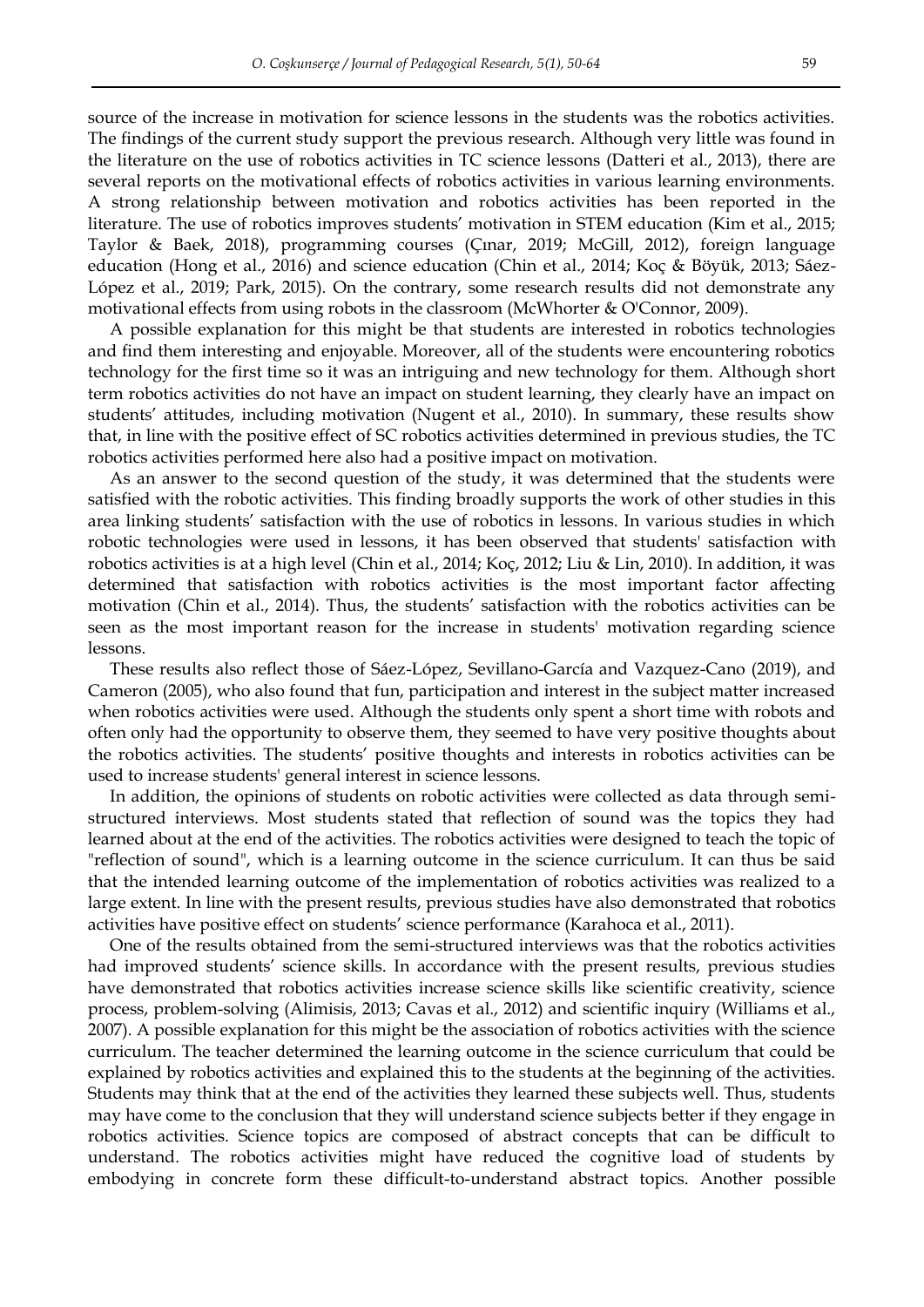explanation for this result is that the robotics activities introduced students to a new technology that they had not yet encountered. These new experiences of the students may have led them to believe that their science skills had increased.

In the semi-structured interviews, the students also explained the most interesting topics in robotic activities according to their views. These findings suggest that the students were more interested in the concepts that the robot revealed through its actions than its internal structure and components. It is difficult to explain this result, but it might be related to students' ignorance of robotic components. The students were encountering robotic technologies for the first time and were not familiar with robotics components. For this reason, they may have perceived the robotic set as a whole and were not interested in how it was constructed. On the other hand, the robotics activities themselves attracted the attention of the students.

When the findings are analyzed as a whole, it can be seen that the TC robotics activities increased the motivation of the students, that the students' attitudes towards robotics activities were positive, that they developed their science skills, and that they were satisfied with the robotics activities. A possible explanation for this might be that robotics attracted the attention of the students because it is a popular technology that they were encountering for the first time.

## **5. Conclusion and Recommendations**

The aim of this paper was to investigate the effect of TC robotics activities in science lessons on students' motivation regarding science lessons and to determine the students' opinions about these activities. The most obvious finding to emerge from this study is that the TC robotics activities increased the motivation of the students. However, when the students' answers in the interviews were examined, all of them commented that the robotics activities also improved their science skills. In addition, the majority of students were satisfied with the robotics activities and they had positive thoughts, including that these activities helped them to learn and were enjoyable and interesting. Taken together, these results suggest that including the TC robotics activities in science lessons had a positive influence on participants' attitudes. Robotics activities can be used in science lessons instead of traditional science experiments and can be easily applied in any classroom environment. These findings contribute in several ways to our understanding of TC robotics activities and provide a basis for how to conduct these activities in science lessons. Although studies in the field of robotics in education generally involve situations in which students design and program robots, robotic technologies can also contribute to the lessons educationally when students are observers or interpreters. In this way, student participation can be increased and the content of a science course can be further visualized and exemplified.

The major limitation of this study is the number of robotics activities. Because students perceived the robotics activities as a separate part of their course, they may not have been able to adequately relate these specific activities to science in general. Students' motivations to learn should thus be investigated again with further studies in which TC robotics activities are used in different lessons throughout the semester. Another limitation of the study is that the developments in student's science skills were evaluated only based on student views. The improvement in students' science skills could be evaluated with a quantitative assessment tool.

There may be various issues in conducting experiments in order to increase interaction in science lessons in the classroom environment; teachers often need to do these experiments in laboratories. However, not all science teachers have the opportunity to use a laboratory. Educational robotics sets can be used as a good auxiliary tool to conduct experiments in the classroom environment. They can act as a tool to show students how to apply science topics in daily life, as well as for traditional science experiments. Teachers who conduct science lessons using a TC approach can deploy robotics activities to increase student engagement and interaction. For this reason, more activities in which robotic components are used should be developed for science lessons. For teachers without any prior knowledge of programming to be able to use these robot sets, a two-week training course is sufficient. This training should thus be added to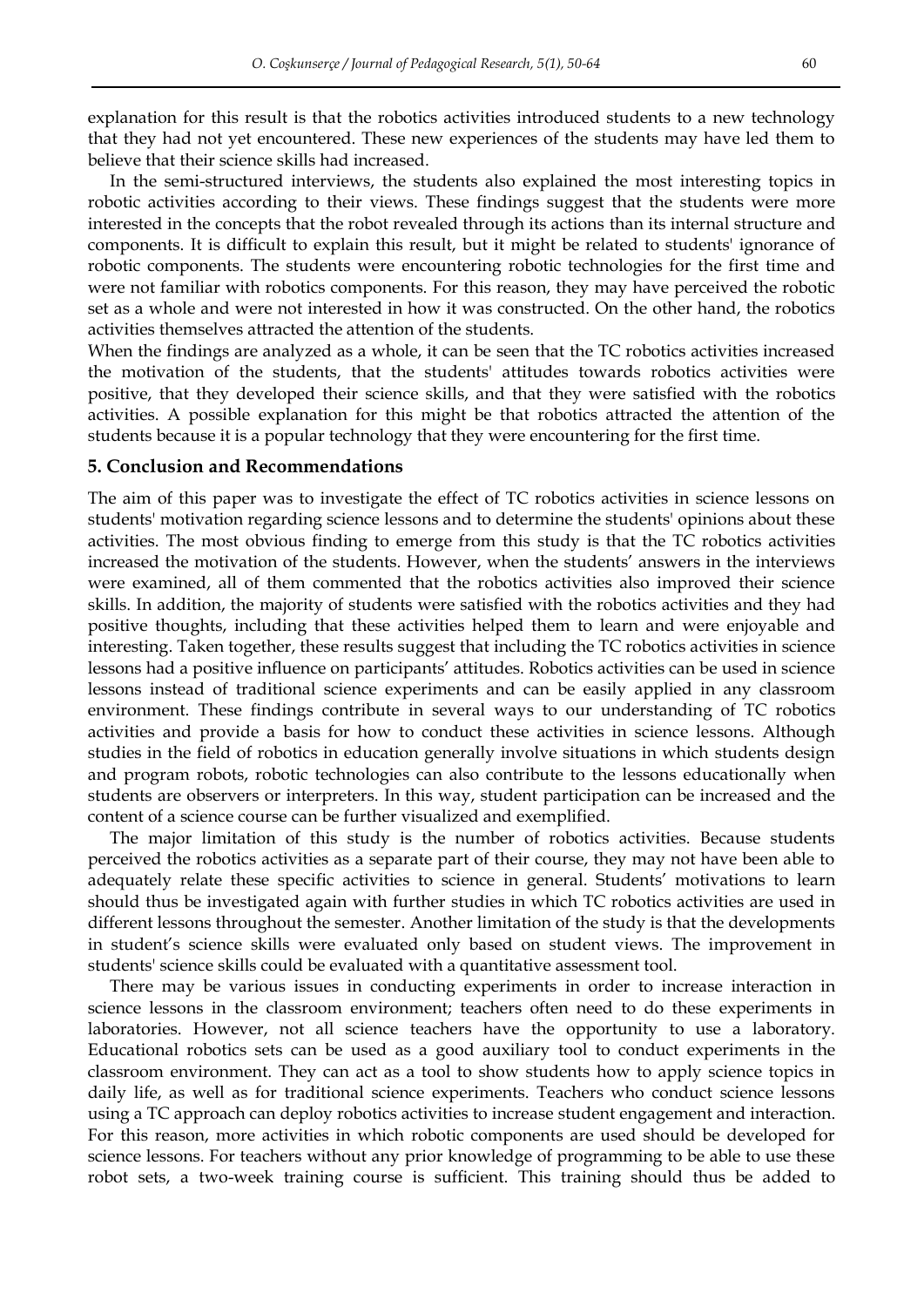undergraduate programs and all science teachers should be equipped with the ability to use robotic sets.

### **References**

- Ajewole, G. A. (1991). Effects of discovery and expository instructional methods on the attitude of students to biology. *Journal of Research in Science Teaching*, *28*, 401-409.<https://doi.org/10.1002/tea.3660280504>
- Alimisis, D. (2012). Integrating robotics in science and technology teacher training curriculum. In M. Moro & D. Alimisis (Eds.), *Proceedings of 3rd International Workshop Teaching Robotics, Teaching with Robotics Integrating Robotics in School Curriculum* (pp. 170-179). AIP Publishing.
- Alimisis, D. (2013). Educational robotics: open questions and new challenges. *Themes in Science & Technology Education*, 6(1), 63-71.
- Altin, H., & Pedaste, M. (2013). Learning approaches to applying robotics in science education. *Journal of Baltic Science Education*, *12*(3), 365-377.
- Araújo, A. R., Burlamaqui, A. M., & Aroca, R. V. (2013). Methodology for qualification of future teachers in physics' degree course using low cost robotics. In *2013 Latin American Robotics Symposium and Competition*, (pp. 148-152). IEEE[. https://doi.org/10.1109/LARS.2013.78](https://doi.org/10.1109/LARS.2013.78)
- Başdaş, E. (2007). *The effect of science activities with simple materials on scientific process skills, academic achievement and motivation in primary school science education* [Unpublished master's thesis]. Celal Bayar University, Manisa, Turkey.
- Bolat, N. (2007). *Motivation and success levels of 6th and 7th grade students in Science and Technology course at primary education with respect to learning styles* [Unpublished master's thesis]. Osmangazi University, Eskişehir, Turkey.
- Botelho, S. S., Braz, L. G., & Rodrigues, R. N. (2012, September). *Exploring creativity and sociability with an accessible educational robotic kit.* Paper presented at the 3rd International Conference on Robotics in Education, Prague, Czech Republic.
- Büyüköztürk, Ş. (2008). *Manual of data analysis for social sciences* (9nd ed.). Pegem.
- Caballero-Garcia, P. & Grau-Fernandez, T. (2019). Influence of maker-centered classroom on the students' motivation towards science learning. *Cypriot Journal of Educational Science. 14*(4), 535–544. <https://doi.org/10.18844/cjes.v11i4.4098>
- Cameron, R. G. (2005). *Mindstorms Robolab: Developing Science Concepts During a Problem Based Learning Club*  [Unpublished master's thesis]. Department of Curriculum, Teaching and Learning, The University of Toronto, Canada.
- Cavas, B., Kesercioglu, T., Holbrook, J., Rannikmae, M., Ozdogru, E., & Gokler, F. (2012). The effects of robotics club on the students' performance on science process & scientific creativity skills and perceptions on robots, human and society. In M. Moro & D. Alimisis (Eds.), *Proceedings of 3rd International Workshop Teaching Robotics, Teaching with Robotics Integrating Robotics in School Curriculum*, (pp. 40-50). Elsevier.
- Chin, K. Y., Hong, Z. W., & Chen, Y. L. (2014). Impact of using an educational robot-based learning system on students' motivation in elementary education. *IEEE Transactions on learning technologies*, *7*(4), 333-345. <http://doi.org/10.1109/TLT.2014.2346756>
- Chootongchai, S., Songkram, N., & Piromsopa, K. (2019). Dimensions of robotic education quality: teachers' perspectives as teaching assistants in Thai elementary schools. *Education and Information Technologies*, 1-21. <https://doi.org/10.1007/s10639-019-10041-1>
- Cohen, H. G. (1992). Two teaching strategies: Their effectiveness with students of varying cognitive abilities. *School Science and Mathematics, 92*(3), 126-132.<https://doi.org/10.1111/j.1949-8594.1992.tb12157.x>
- Creswell, J. W. (2003). *Research design: Qualitative, quantitative, and mixed methods approaches* (2nd ed.). Sage.
- Çınar, M. (2019). *An examination of the effects of object-oriented and robotics programming on student achievement, abstraction, problem solving and motivation* [Unpublished doctoral dissertation]. Hacettepe University, Ankara, Turkey.
- Datteri, E., Zecca, L., Laudisa, F., & Castiglioni, M. (2013). Learning to explain: the role of educational robots in science education. *Themes in Science and Technology Education, 6*(1), 29-38.
- Elen, J., Clarebout, G., Leonard, R., & Lowyck, J. (2007). Student-centred and teacher-centred learning environments: What students think?. *Teaching in higher education*, *12*(1), 105-117. <https://doi.org/10.1080/13562510601102339>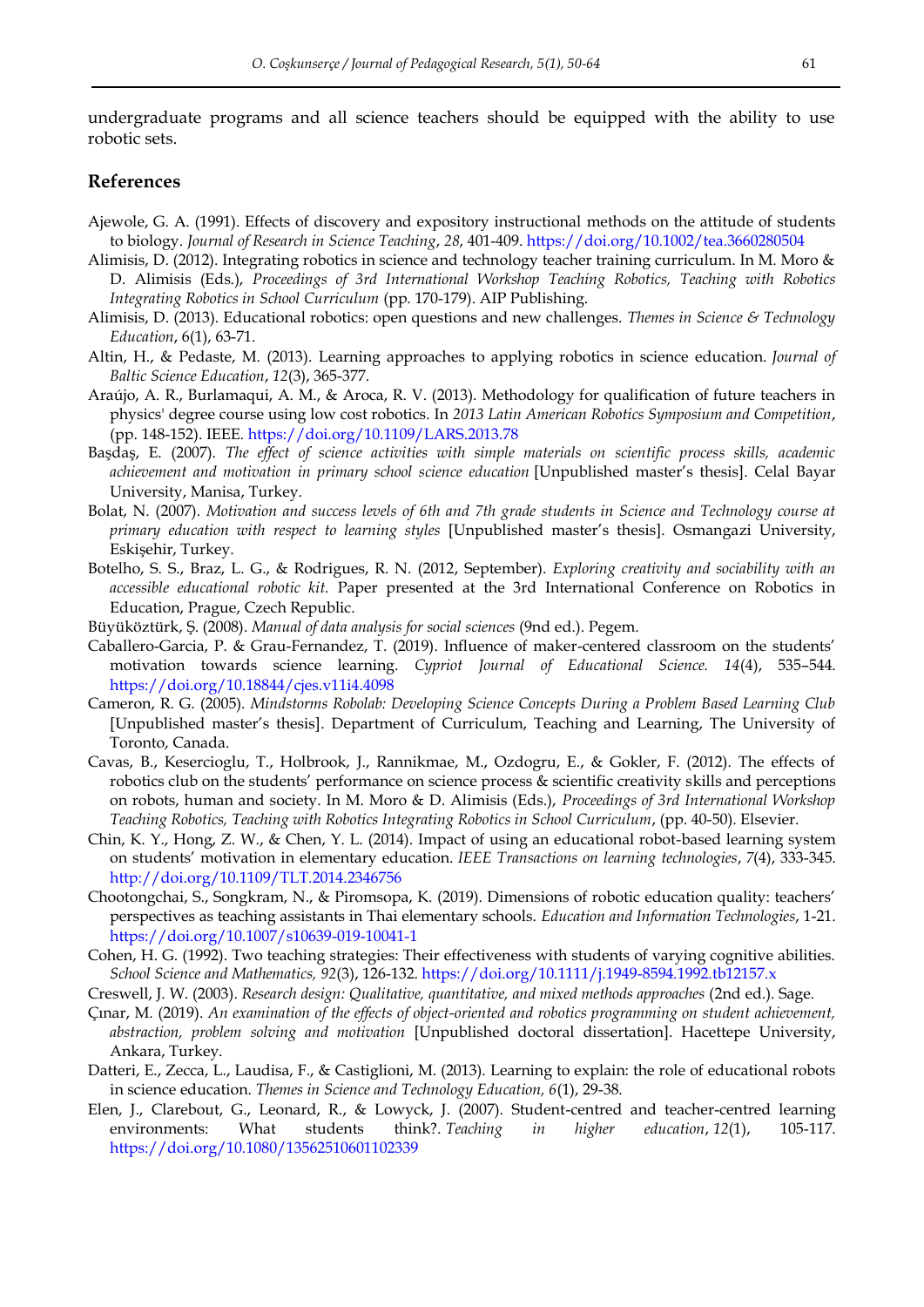- Elkin, M., Sullivan, A., & Bers, M. U. (2014). Implementing a robotics curriculum in an early childhood Montessori classroom. *Journal of Information Technology Education: Innovations in Practice*, *13*, 153-169. <https://doi.org/10.28945/2094>
- Gerstner, S., & Bogner, F. X. (2010). Cognitive Achievement and Motivation in Hands-on and Teacher-Centred Science Classes: Does an additional hands‐on consolidation phase (concept mapping) optimise cognitive learning at work stations?. *International Journal of Science Education*, *32*(7), 849-870. <https://doi.org/10.1080/09500690902803604>
- Gibbon, L. W. (2007). *Effects of lego mindstorms on convergent and divergent problem-solving and spatial abilities in fifth and sixth grade students* [Doctoral dissertation]. Seattle Pacific University, Seattle, USA.
- Goldman, R., Eguchi, A., & Sklar, E. (2004). Using educational robotics to engage inner-city students with technology. Y. B.Kafai, W. A. Sandoval, N. Enyedy, A. S. Nixon & F. Herrera (Eds.), *Proceedings of the 6th International Conference on Learning Sciences*, (pp. 214-221). Lawrence Erlbaum Associates.
- Hockings, C. (2009). Reaching the students that student‐centred learning cannot reach. *British Educational Research Journal*, *35*(1), 83-98.<https://doi.org/10.1080/01411920802041640>
- Hong, Z. W., Huang, Y. M., Hsu, M., & Shen, W. W. (2016). Authoring robot-assisted instructional materials for improving learning performance and motivation in EFL classrooms. *Journal of Educational Technology & Society*, *19*(1), 337-349.
- Ishii, N., Suzuki, Y., Fujiyoshi, H., Fujii, T., & Kozawa, M. (2007). A framework for designing and improving learning environments fostering creativity. *Psicologia Escolar e Educacional*, *11*(SPE), 59-69. [http://dx.doi.org/10.1590/S1413-85572007000300006](http://dx.doi.org/10.1590/S1413-85572007000300006 )
- Jara, C. A., Candelas, F. A., Puente, S. T., & Torres, F. (2011). Hands-on experiences of undergraduate students in Automatics and Robotics using a virtual and remote laboratory. *Computers & Education, 57*, 2451-2461.<https://doi.org/10.1016/j.compedu.2011.07.003>
- Johnson, R. B., & Christensen, L. (2019). *Educational research: Quantitative, qualitative, and mixed approaches*. Sage.
- Julià, C., & Antolí, J. Ò. (2016). Spatial ability learning through educational robotics. *International Journal of Technology and Design Education*, *26*(2), 185-203.<http://dx.doi.org/10.1007/s10798-015-9307-2>
- Kandlhofer, M., & Steinbauer, G. (2016). Evaluating the impact of educational robotics on pupils' technicaland social-skills and science related attitudes. *Robotics and Autonomous Systems*, *75*, 679-685. <https://doi.org/10.1016/j.robot.2015.09.007>
- Karahoca, D., Karahoca, A., & Uzunboylu, H. (2011). Robotics teaching in primary school education by project based learning for supporting science and technology courses. *Procedia Computer Science*, *3*, 1425- 1431.<https://doi.org/10.1016/j.procs.2011.01.025>
- Keller, J. M. (1983). Motivational design of instruction. In C. M. Reigeluth (Ed.), *Instructional-design theories and models: An overview of their current status* (pp.383-434). Lawrence Erlbaum.
- Khanlari, A. (2013). Effects of robotics on 21st century skills. *European Scientific Journal*, *9*(27), 26-36.
- Kim, C., Kim, D., Yuan, J., Hill, R. B., Doshi, P., & Thai, C. N. (2015). Robotics to promote elementary education pre-service teachers' STEM engagement, learning, and teaching. *Computers & Education*, *91*, 14- 31.<https://doi.org/10.1016/j.compedu.2015.08.005>
- Koç, A. (2012). *Science and technology laboratory applications supported by robotic: ROBOLAB* [Unpublished master's thesis]. Erciyes University, Faculty of Education, Kayseri.
- Koç, A., & Böyük, U. (2013). Technology based learning in science and technology education: Robotic applications. *Journal of Turkish Science Education, 10*(1), 139-155.
- Kurkovsky, S. (2014). Interdisciplinary connections in a mobile computing and robotics course. In A. Cajader, M. Daniels, T. Clear & A Pears (Eds.), *Proceedings of the 2014 conference on Innovation & technology in computer science education* (pp. 309-314). Association for Computing Machinery. <http://dx.doi.org/10.1145/2591708.2591735.>
- Lathifah, A., Budiyanto, C. W., & Yuana, R. A. (2019). The contribution of robotics education in primary schools: Teaching and learning. In N. Y. Indriyanti, M. Ramli & F. Nurhasanah (Eds.), *The 2nd International Conference on Science, Mathematics, Environment, and Education*, *2194*(1), 020053. AIP Publishing[. https://doi.org/10.1063/1.5139785](https://doi.org/10.1063/1.5139785)
- Lee, O., & Brophy, J. (1996). Motivational patterns observed in sixth‐grade science classrooms. *Journal of Research in Science Teaching: The Official Journal of the National Association for Research in Science Teaching*, *33*(3), 303-318. [https://doi.org/10.1002/\(SICI\)1098-2736\(199603\)33:3<303::AID-TEA4>3.0.CO;2-](https://doi.org/10.1002/(SICI)1098-2736(199603)33:3%3c303::AID-TEA4%3e3.0.CO;2-X) [X](https://doi.org/10.1002/(SICI)1098-2736(199603)33:3%3c303::AID-TEA4%3e3.0.CO;2-X)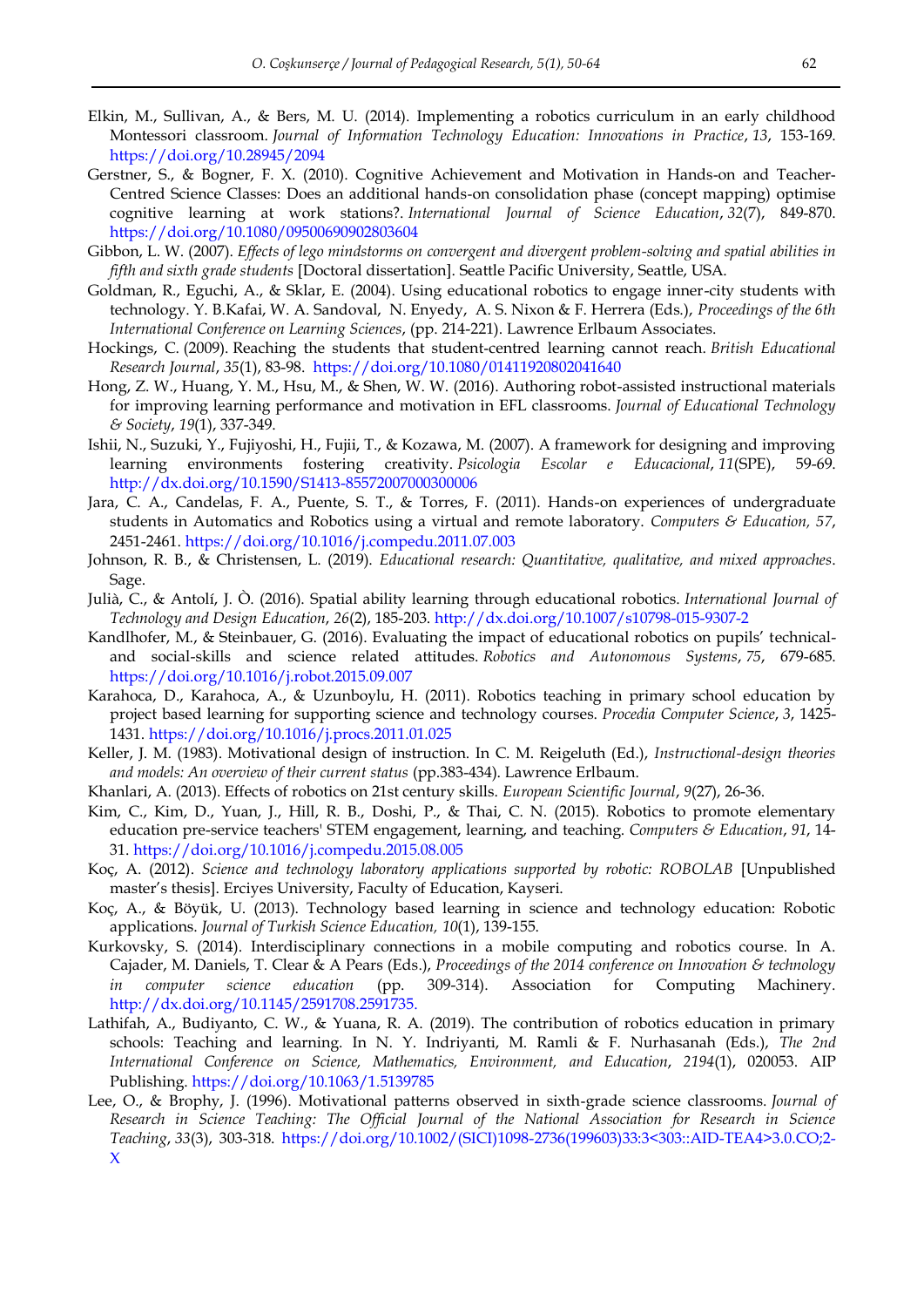- Liu, E. Z. F., Lin, C. H., & Chang, C. S. (2010). Student satisfaction and self-efficacy in a cooperative robotics course. *Social Behavior and Personality: An international journal*, *38*(8), 1135-1146. <https://doi.org/10.2224/sbp.2010.38.8.1135>
- McGill, M. M. (2012). Learning to program with personal robots: Influences on student motivation. *ACM Transactions on Computing Education (TOCE)*, *12*(1), 1-32.<https://doi.org/10.1145/2133797.2133801>
- McWhorter, W. I., & O'Connor, B. C. (2009). Do LEGO® Mindstorms® motivate students in CS1?. In S. Fitzgerald, M. Guzdial, G. Lewandowski, S. Wolfman & T. J. Cortina (Eds.), *Proceedings of the 40th ACM technical symposium on Computer science Education* (pp. 438-442). The Association for Computing Machinery..<https://doi.org/10.1145/1508865.1509019>
- Menekse, M., Higashi, R., Schunn, C. D., & Baehr, E. (2017). The role of robotics teams' collaboration quality on team performance in a robotics tournament. *Journal of Engineering Education*, *106*(4), 564- 584. <https://doi.org/10.1002/jee.20178>
- Miles, M. B., & Huberman, A. M. (1994). *Qualitative Data Analysis*. Sage.
- Nugent, G., Barker, B., Grandgenett, N., & Adamchuk, V. I. (2010). Impact of robotics and geospatial technology interventions on youth STEM learning and attitudes. *Journal of Research on Technology in Education*, *42*(4), 391-408.<https://doi.org/10.1080/15391523.2010.10782557>
- Numanoğlu, M., & Keser, H. (2017). Robot usage in programmıng teachıng mbot example. *Bartin University Journal of Faculty of Education*, *6*(2), 497-515.<https://doi.org/10.14686/buefad.306198>
- Özden, M. Y., & Durdu, L. (2016). *Qualitative research methods for production-based studies in education.* Anı.
- Park, J. (2015). Effect of Robotics enhanced inquiry based learning in elementary Science education in South Korea. *Journal of Computers in Mathematics and Science Teaching*, *34*(1), 71-95. <http://www.editlib.org/p/130555/>
- Prosser, M., Trigwell, K. & Taylor, P. (1994). A phenomenographic study of academics' conceptions of science learning and teaching. *Learning and Instruction*, *4*(3), 217–231.
- Randler, C. and Hulde, M. (2007). Hands‐on versus teacher‐centred experiments in soil ecology. *Research in Science & Technological Education*, 25(3), 329–338.<https://doi.org/10.1080/02635140701535091>
- Sakata Junior, K., & Olguin, G. S. (2011, September). *Robotics: A case study of contextualization in engineering education*. Paper presented at the World Engineering Education, Lisbon, Prtugal.
- Saleiro M., Carmo B., Rodrigues J.M.F., du Buf J.M.H. (2013). A low-cost classroom-oriented educational robotics system. In: Herrmann G., Pearson M.J., Lenz A., Bremner P., Spiers A., Leonards U. (Eds.), *Social Robotics. ICSR 2013. Lecture Notes in Computer Science (*Vol 8239, pp. 74-83). Springer, Cham. [https://doi.org/10.1007/978-3-319-02675-6\\_8](https://doi.org/10.1007/978-3-319-02675-6_8)
- Sáez-López, J. M., Sevillano-García, M. L., & Vazquez-Cano, E. (2019). The effect of programming on primary school students' mathematical and scientific understanding: educational use of mBot. *Educational Technology Research and Development*, *67*(6), 1405-1425.<https://doi.org/10.1007/s11423-019-09648-5>
- Scaradozzi, D., Sorbi, L., Pedale, A., Valzano, M., & Vergine, C. (2015). Teaching robotics at the primary school: an innovative approach. *Procedia-Social and Behavioral Sciences*, *174*, 3838-3846. <https://doi.org/10.1016/j.sbspro.2015.01.1122>
- Schmidt, J. T. (2007). *Preparing students for success in blended learning environments: Future oriented motivation and self-regulation* [Unpublished doctoral dissertation]. Ludwig Maximilians University München, Germany.
- Silva, J. M. V. D. (2008). *Robótica no ensino da física [Robotics in physics education]*. [Unpublished doctoral dissertation]. University of Minho, Portugal.
- Somyürek, S. (2015). An effective educational tool: construction kits for fun and meaningful learning. *International Journal of Technology and Design Education*, *25*(1), 25-41. <https://doi.org/10.1007/s10798-014-9272-1>
- Taylor, K., & Baek, Y. (2018). Collaborative robotics, more than just working in groups. *Journal of Educational Computing Research*, *56*(7), 979-1004.<https://doi.org/10.1177/0735633117731382>
- Tuan, H. L., Chin, C. C., & Shieh, S. H. (2005). The development of a questionnaire to measure students' motivation towards science learning. *International Journal of Science Education*, *27*(6), 639-654. <https://doi.org/10.1080/0950069042000323737>
- Ucgul, M., & Cagiltay, K. (2014). Design and development issues for educational robotics training camps. *International Journal of Technology and Design Education*, *24*(2), 203-222. <https://doi.org/10.1007/s10798-013-9253-9>